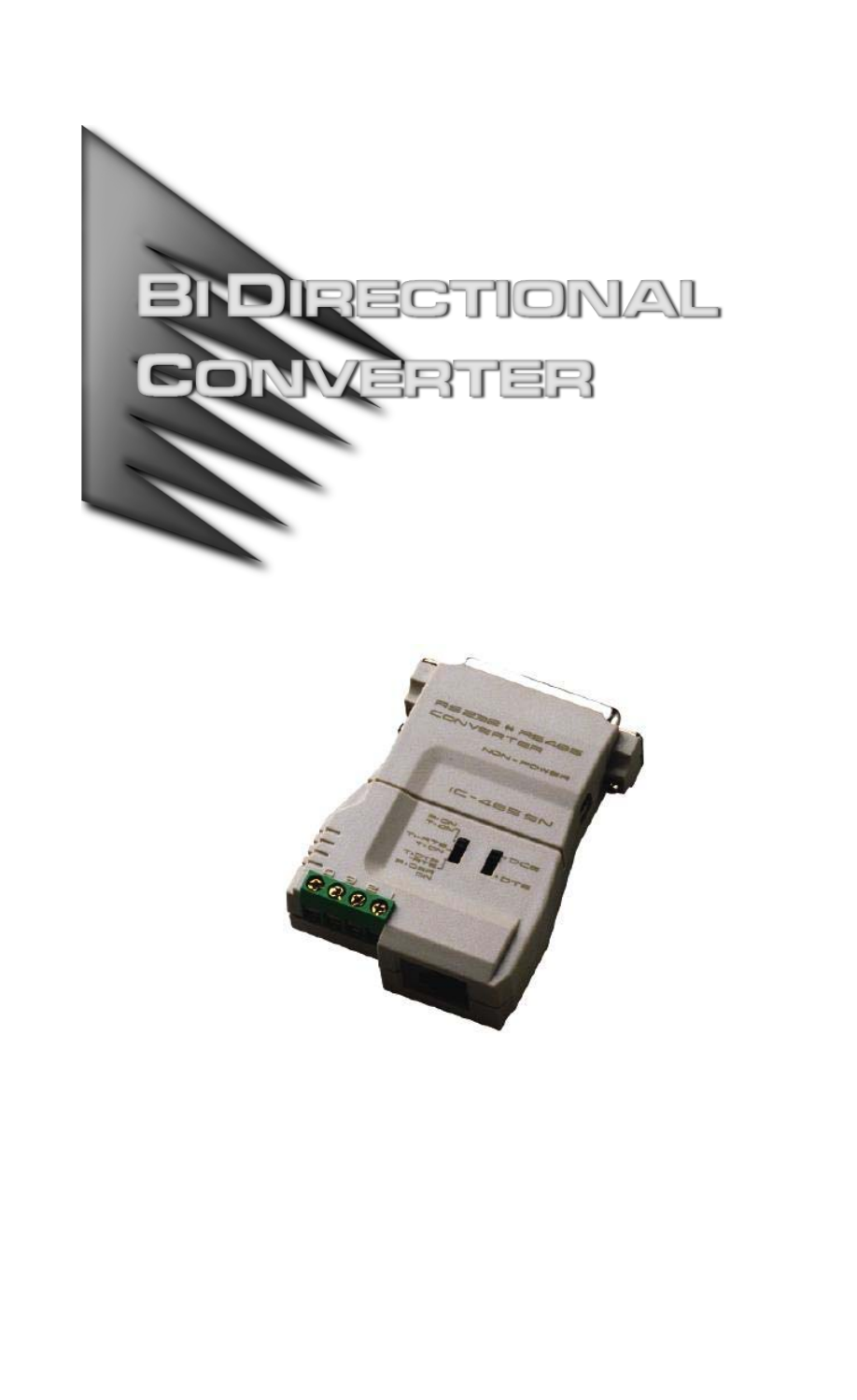## FCC Information

This equipment has been tested and found to comply with the limits for a Class B digital device, pursuant to Part 15 of the FCC Rules. These limits are designed to provide reasonable protection against harmful interference in a residential installation. This equipment generates, uses and can radiate radio frequency energy, and if not installed and used in accordance with the instruction manual, may cause interference to radio communications. However, there is no guarantee that interference will not occur in a particular installation. If this equipment does cause harmful interference to radio or television reception, which can be determined by turning the equipment off and on, the user is encouraged to try to correct the interference by one or more of the following measures:

- Reorient or relocate the receiving antenna;
- $\bullet$  Increase the separation between the equipment and receiver;
- Connect the equipment into an outlet on a circuit different from that which the receiver is connected;
- Consult the dealer or an experienced radio/television technician for help.

#### RoHS

This product is RoHS compliant.

#### SJ/T 11364-2006

The following contains information that relates to China.

| 部件名称 | 有毒有害物质或元素 |   |   |     |      |       |
|------|-----------|---|---|-----|------|-------|
|      | 铅         | 汞 | 镉 | 六价铬 | 多溴联苯 | 多溴二苯醚 |
| 电器部件 |           |   |   |     |      |       |
| 机构部件 |           |   |   |     |      |       |

<sup>○:</sup> 表示该有毒有害物质在该部件所有均质材料中的含量均在SJ/T 11363-2006规定的限量要求之下。

- ●: 表示符合欧盟的豁免条款, 但该有毒有害物质至少在该部件的 某一均质材料中的含量超出SJ/T 11363-2006的限量要求。
- X: 表示该有毒有害物质至少在该部件的某一均质材料中的含量超 出SJ/T 11363-2006的限量要求。

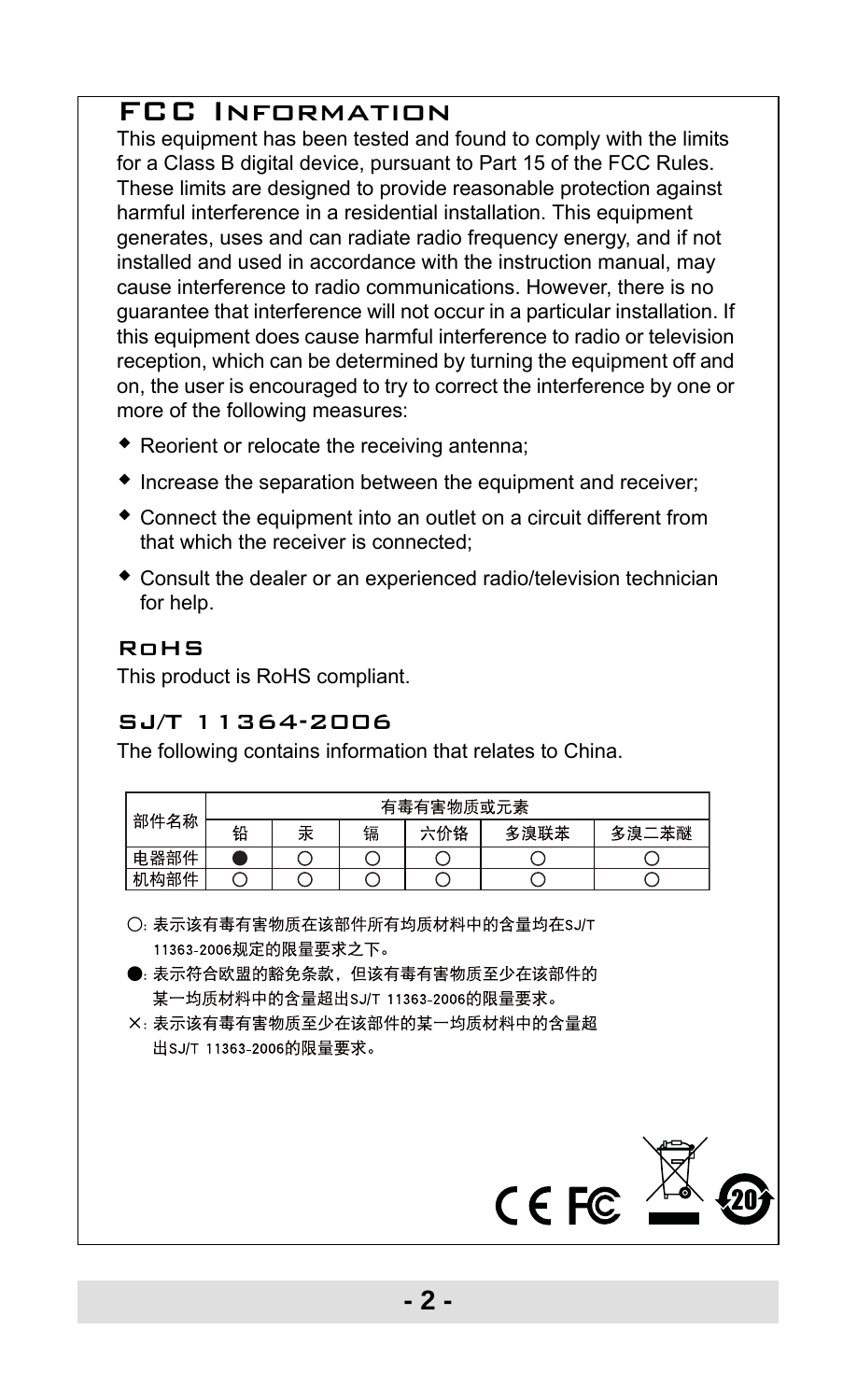# IC-485SN User Manual

#### **Online Registration**

| International | http://support.aten.com                      |
|---------------|----------------------------------------------|
| North America | http://www.aten-usa.com/product registration |

## **Telephone Support**

| International  | 886-2-8692-6959  |                |
|----------------|------------------|----------------|
| China          | 86-10-5255-0110  |                |
| Japan          | 81-3-5323-7178   |                |
| Korea          | 82-2-467-6789    |                |
| North America  | <b>ATEN TECH</b> | 1-888-999-ATEN |
|                | ATEN NJ          | 1-732-356-1703 |
| United Kingdom | 44-8448-158923   |                |

#### **Technical Support**

- For international online technical support including troubleshooting, documentation, and software updates: **http://support.aten.com**
- For North American technical support:

| Fmail     |                                         | <b>ATEN TECH</b> | support@aten-usa.com            |  |
|-----------|-----------------------------------------|------------------|---------------------------------|--|
|           |                                         | ATEN NJ          | sales@aten.com                  |  |
| Online    | <b>Technical Support</b>                | <b>ATEN TECH</b> | http://www.aten-usa.com/support |  |
|           |                                         | ATEN NJ          | http://support.aten.com         |  |
|           | Troubleshooting<br><b>Documentation</b> | <b>ATEN TECH</b> | http://www.aten-usa.com         |  |
|           | Software Updates                        | ATEN NJ          | http://www.aten.com             |  |
| Telephone |                                         | <b>ATEN TECH</b> | 1-888-999-ATEN                  |  |
|           |                                         | ATEN NJ          | 1-732-356-1703                  |  |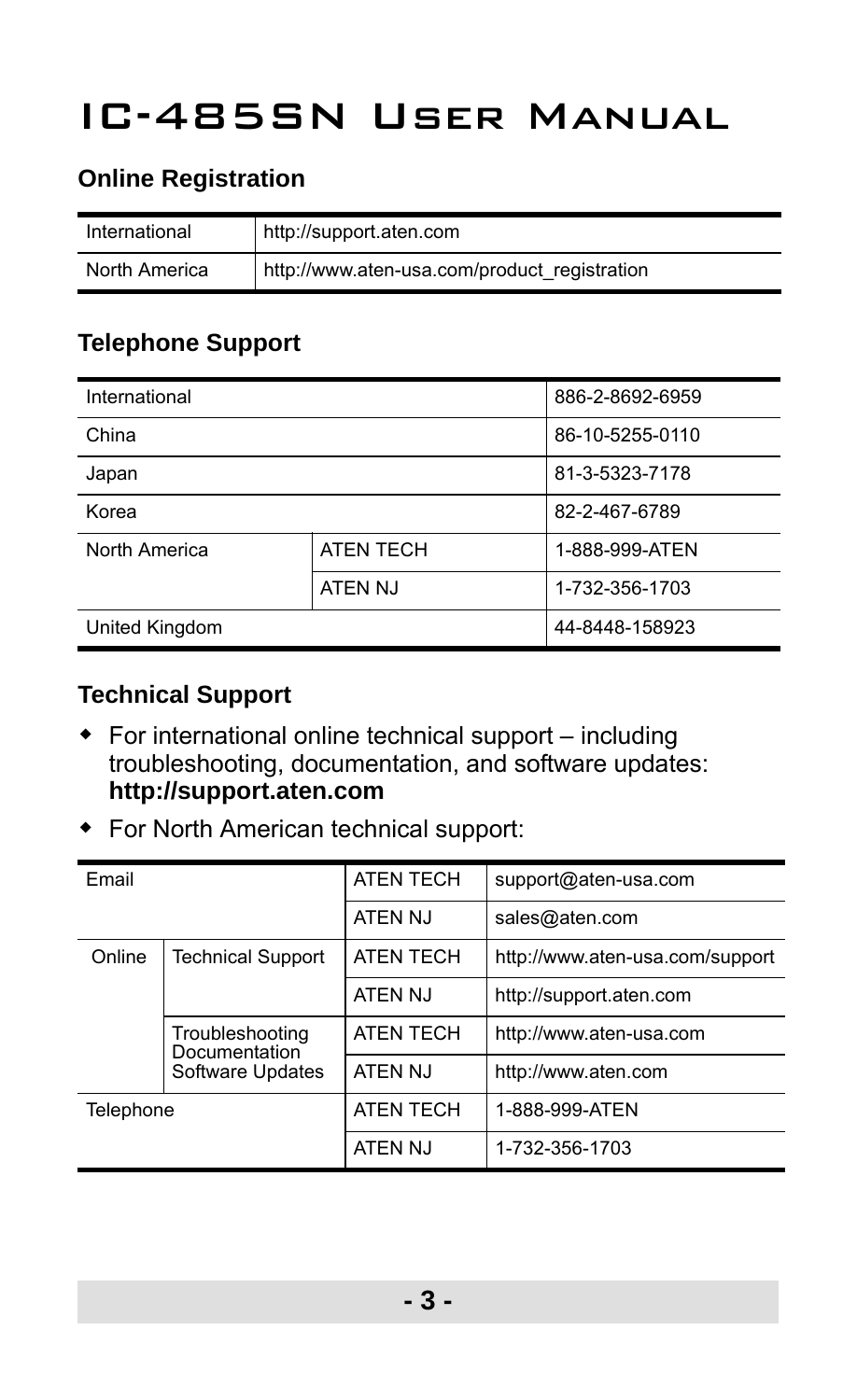#### Package Contents

The IC-485SN package contains the following items:

- ◆ 1 IC-485SN Bidirectional Converter
- ◆ 1 User Manual

Check to make sure that all the components are present and that nothing got damaged in shipping. If you encounter a problem, contact your dealer.

Read this manual thoroughly and follow the installation and operation procedures carefully to prevent any damage to the unit, and/or any of the devices connected to it.

**\*** Features may have been added to the IC-485SN since this manual was printed. Please visit our website to download the most up-to-date version of the manual.

> Copyright © 1998-2000 ATEN® International Co., Ltd. Manual Part No. PAPE-0134-100 Manual Date: 2010-03-26

ATEN and the ATEN logo are trademarks of ATEN International Co., Ltd. All rights reserved. All other trademarks are the property of their respective owners.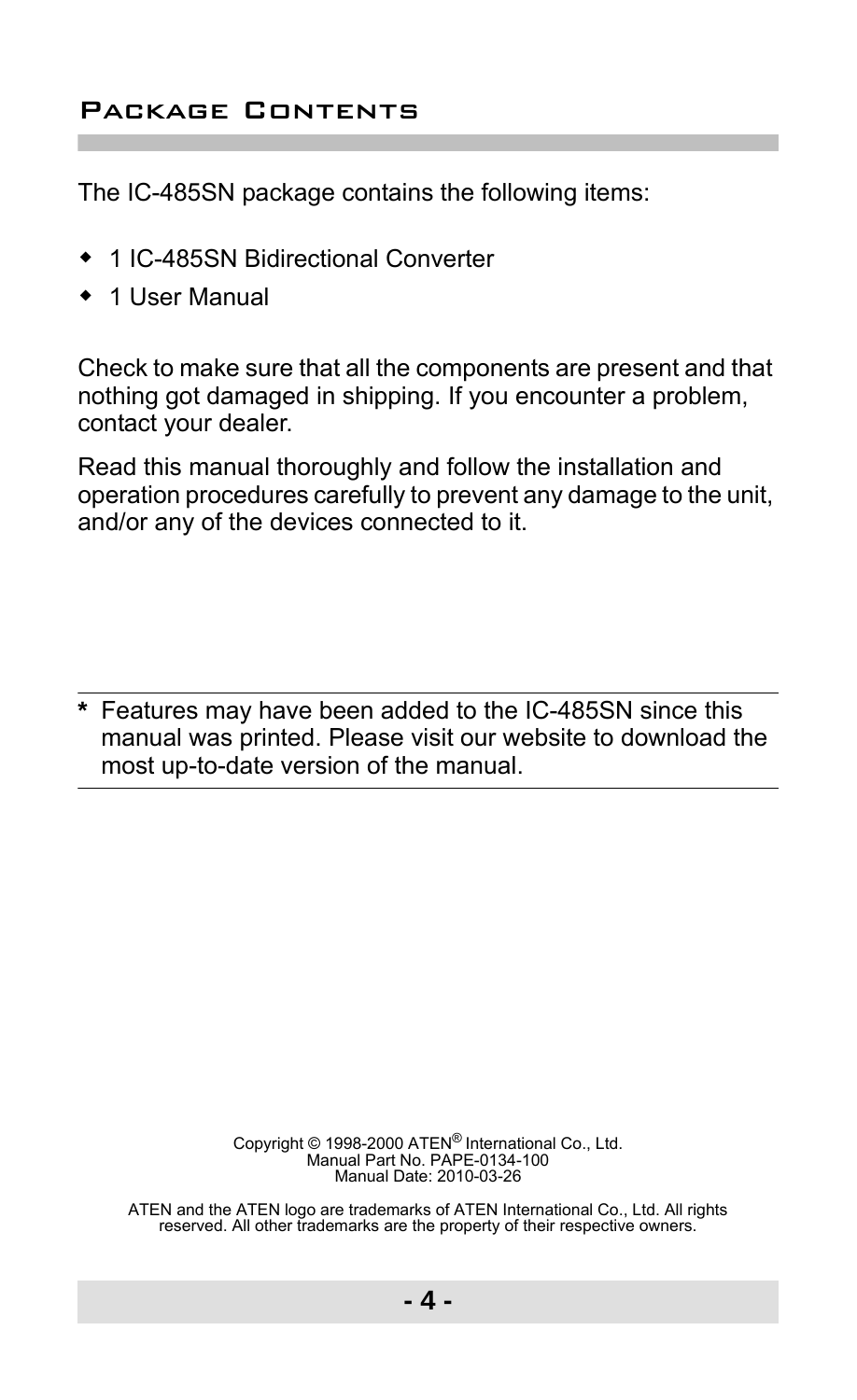Although RS-232 serial ports are found on almost every computer, because of their slow transmission speeds, limited range, and limited networking capabilities, they are not an effective solution for industrial strength long distance communications systems.

Systems based on the RS-422 and RS-485 standards, on the other hand, are not subject to the RS-232 limitations because they utilize different voltage lines for the data and control signals.

The IC-485SN Converter is a bidirectional converter that transparently converts RS-232 signals to RS-422 / RS-485 signals (and vice versa). The IC-485SN provides Point-to-Point; Multidrop; and Simplex operations over distances of up to 1200 m (4000 ft.), thus permitting the creation of reliable long distance data communications systems using standard computer hardware.

#### Features

- Data Transmission Controlled by the RTS Signal
- DCE / DTE selectable
- Point to Point/Multidrop and Simplex/Duplex Operating **Modes**
- External Power Not Required Power Spplied by the RS-232 interface
- Compact size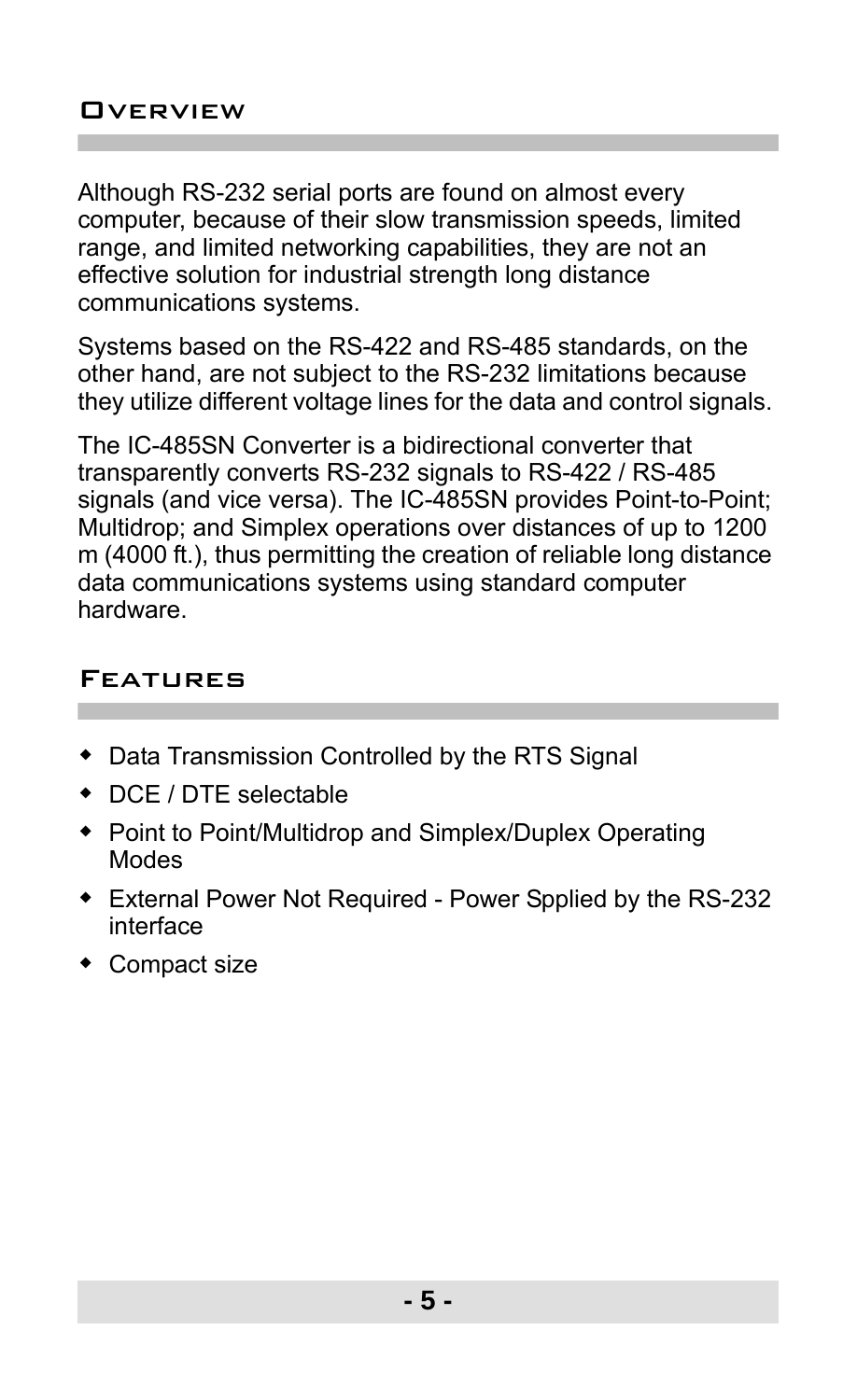

The IC-485SN is configured by setting two slide switches. SW1 is used to select the *Device Mode*; SW2 is used to select the *Transmitting and Receiving Mode*, as shown in the table below:

| <b>Position</b> | SW <sub>1</sub> | SW <sub>2</sub>        |
|-----------------|-----------------|------------------------|
|                 | <b>DCE</b>      | TxON, RxON             |
| 2               | DTE             | TxRTS, RxON            |
| ว               |                 | TxDTR/RTS.<br>RxDSR/ON |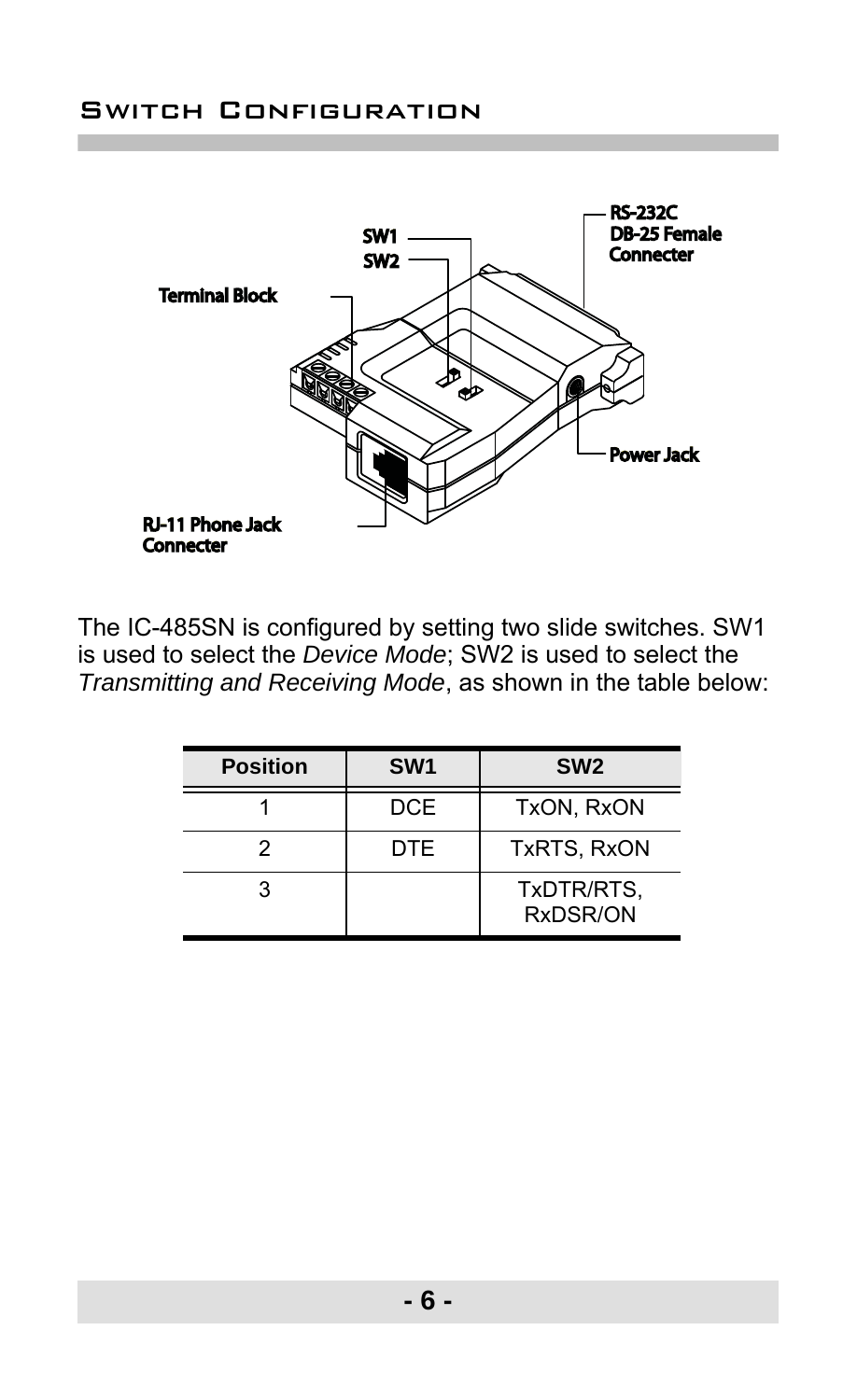Explanations of the SW1 and SW2 terns are given in the table below:

| <b>Term</b>            | <b>Meaning</b>                                                                                                                                                                                                   |
|------------------------|------------------------------------------------------------------------------------------------------------------------------------------------------------------------------------------------------------------|
| <b>DCF</b>             | DCE means Date Communication Equipment; if<br>the IC-485SN is going to be plugged into a DTE<br>device, the IC-485SN must be set to DCE.                                                                         |
| DTF                    | DTE means Date Terminal Equipment; if the IC-<br>485SN is going to be plugged into a DCE device,<br>the IC-485SN must be set to DTE.                                                                             |
| TxON, RxON             | This setting is used in Point-to-Point operations,<br>in which the unit is always in Transmitting and<br>Receiving Mode. See the TxON, RxON<br>schematic for details.                                            |
| TxRTS, RxON            | This setting is used in Multidrop operations, in<br>which the unit is always in Receiving Mode, and<br>is in Transmitting Mode only when the RTS<br>signal is high. See the TxON, RxON schematic<br>for details. |
| TxDTR/RTS,<br>RxDSR/ON | This setting is used in Multidrop operations, in<br>which the unit is always in Receiving Mode, and<br>is in Transmitting Mode only when the RTS<br>signal is high. See the TxON, RxON schematic<br>for details. |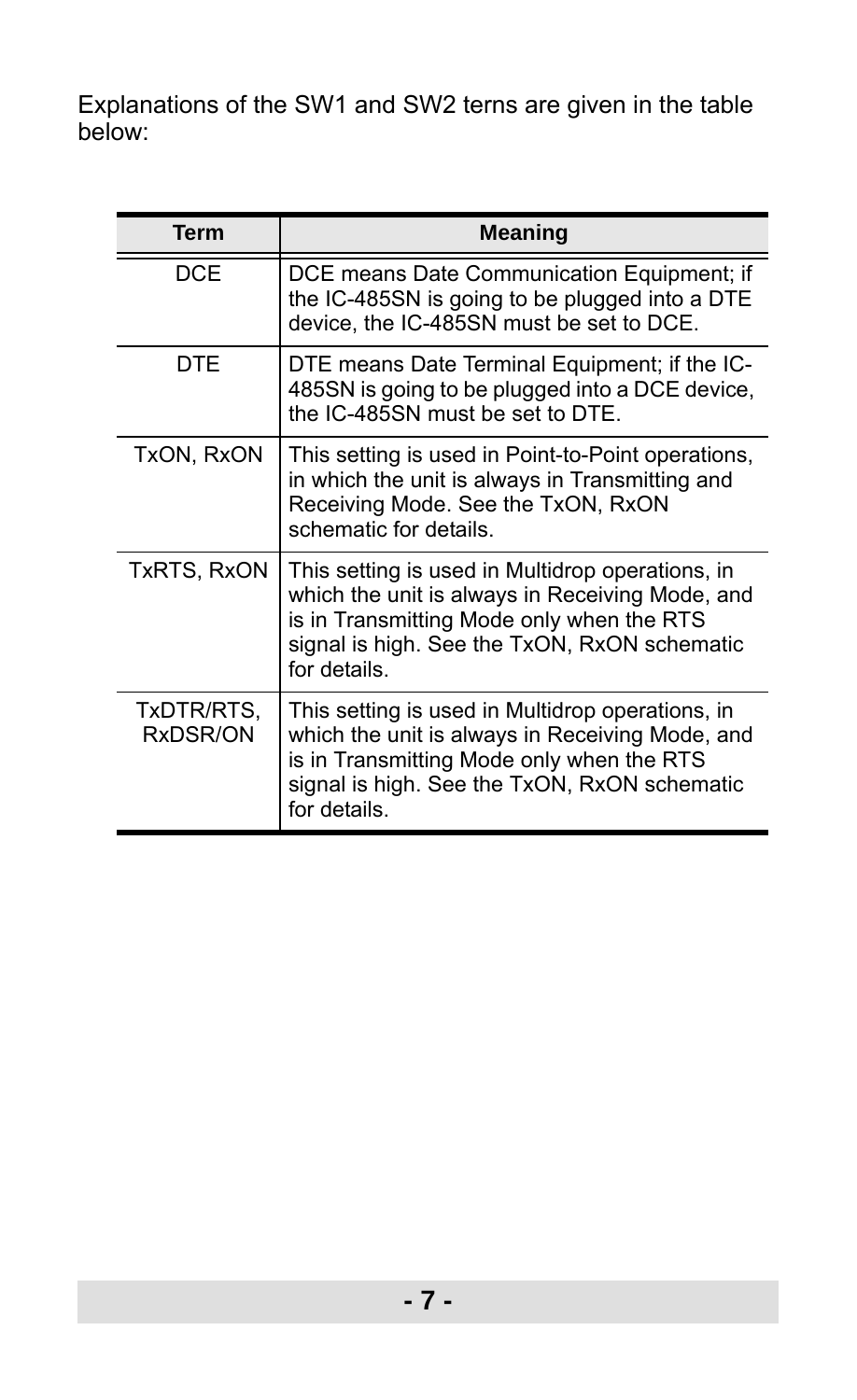The IC-485SN supports three operating modes: Point-to-Point; Multidrop; and Simplex. Point-to-Point and Multidrop can be configured for Full or Half Duplex. Each of the operating modes is explained below.

## Point-to-Point

A Point-to-Point configuration is one in which two devices, located at two different places are linked for communication by a pair of IC-485SN units. There are two configurations: Point-to-Point Full Duplex, and Point-to-Point Half Duplex.

#### 1. **Point-to-Point 4 Wire Full Duplex**

 Point-to-Point Full Duplex uses reverse four wire cabling, as shown in the diagram below.



- For both IC-485SN units, set SW1 to DCE or DTE depending on what type of device the IC-485SN will plug into (if it will plug into a DCE device, configure it for DTE, and vice versa).
- For both IC-485SN units, set SW2 to TxON, RxON.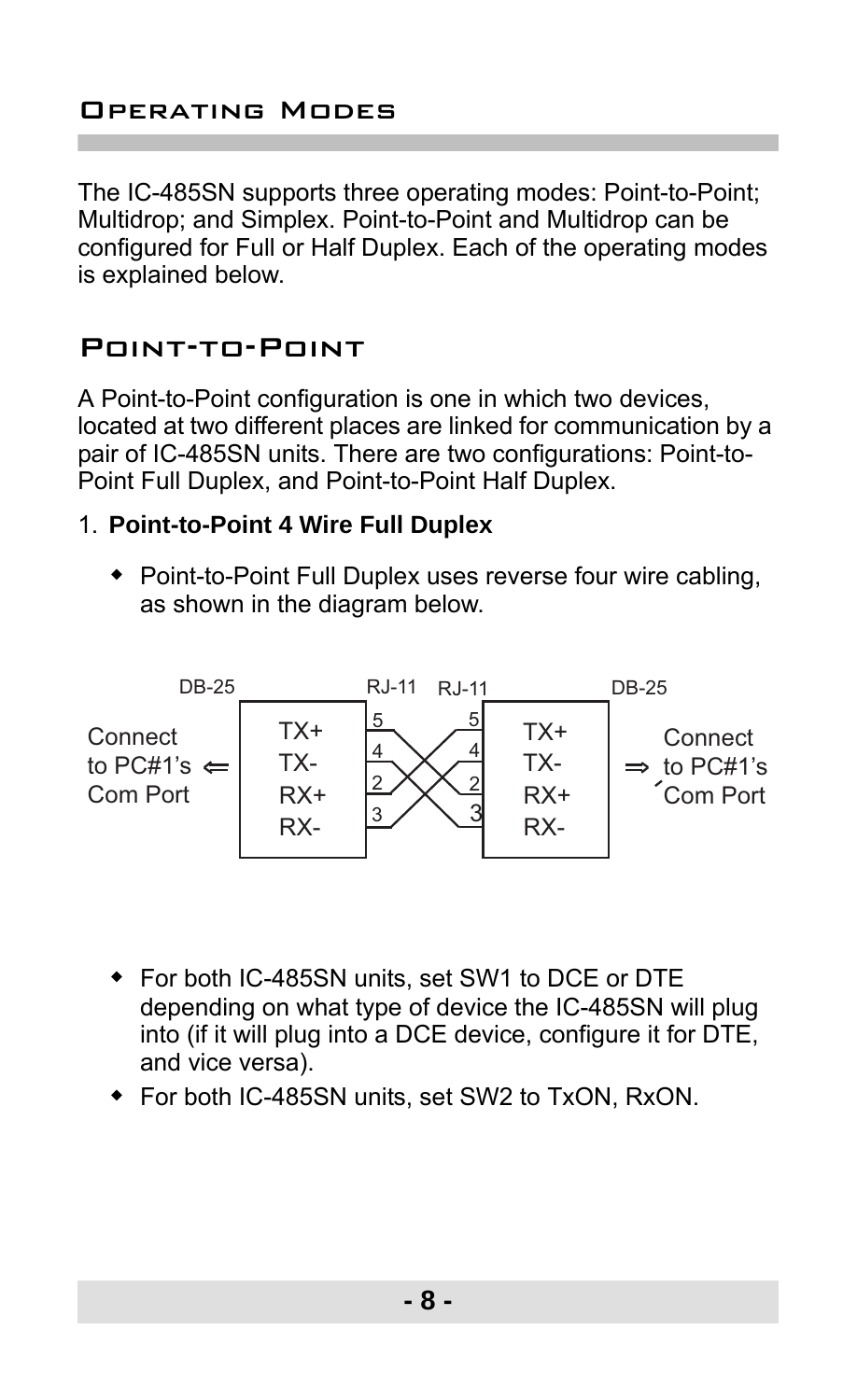# 2. **Point-to-Point 4 Wire Half Duplex**

◆ Point-to-Point Half Duplex uses straight through four wire cabling, as shown in the diagram below.



- For both IC-485SN units, set SW1 to DCE or DTE depending on what type of device the IC-485SN will plug into (if it will plug into a DCE device, configure it for DTE, and vice versa).
- For both IC-485SN units, set SW2 to TxDTR/RTS, RxDSR/ON.
- Note: TxDTR/RTS, RxDSR/ON transmitting/receiving mode, involves a straight-through **Data+**, **Data-**, **Busy+**, **Busy-** wiring scheme. See the **TxDTR/RTS, RxDSR/ ON** schematic for details.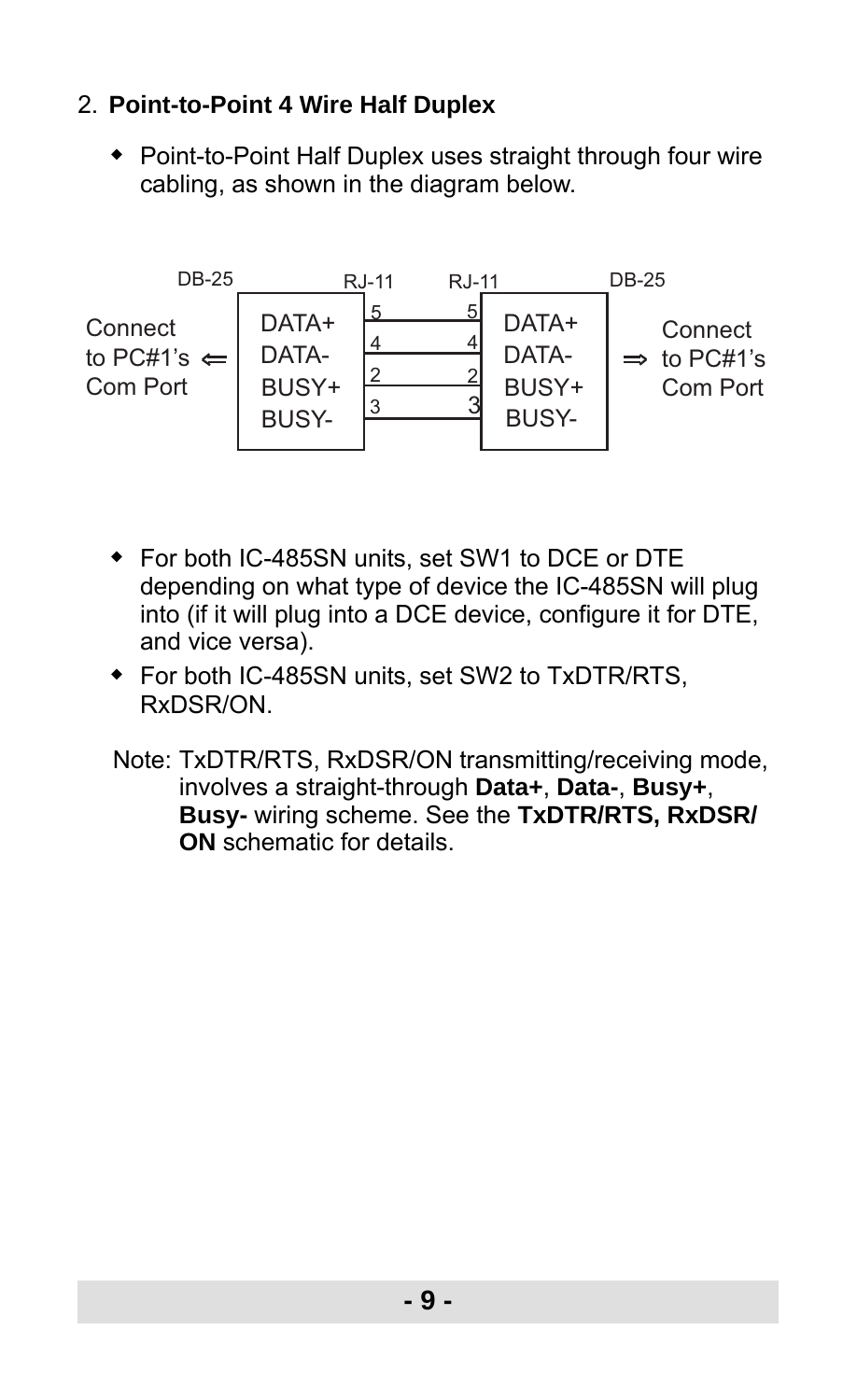# **MIIITIDROP**

A Multidrop configuration is one in which more than two devices are linked for communication using several IC-485SN units. Either a two-to-one RJ-11 adapter or a combination of the terminal block and the RJ-11 socket can be used to connect the IC-485SN units to each other.

One of the devices that one of the IC-485SNs connects to is designated as the *Master* device. All the remaining devices that the rest of the IC-485SNs connect to are designated as *Slave* devices. There are two configurations: Multidrop Full Duplex, and Multidrop Half Duplex.

## 1. **Multidrop 4 Wire Full Duplex**

 Multidrop Full Duplex uses reverse four wire cabling to link all the connected IC-485SN units:



- For all IC-485SN units, set SW1 to DCE or DTE depending on what type of device the IC-485SN will plug into (if it will plug into a DCE device, configure it for DTE, and vice versa).
- For the Master unit, set SW2 to TxON, RxON.
- For all Slave units, set SW2 to TxRTS, RxON.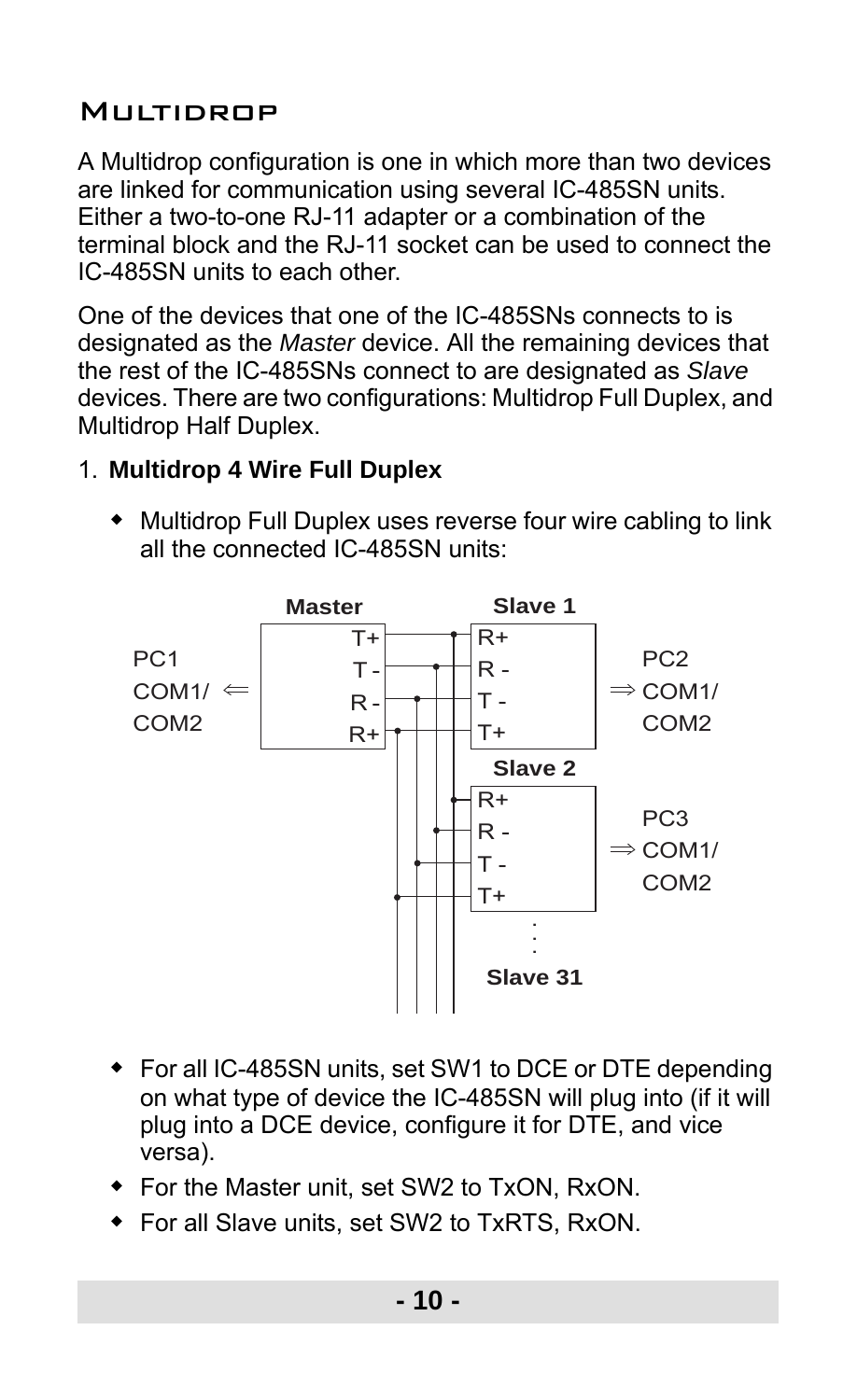# **2. Multidrop Half Duplex**

 Multidrop Half Duplex uses straight-through four wire cabling, to link all the connected IC-485SN units:



- For all IC-485SN units, set SW1 to DCE or DTE depending on what type of device the IC-485SN will plug into (if it will plug into a DCE device, configure it for DTE, and vice versa).
- For all IC-485SN units set SW2 to TxDTR/RTS, RxDSR/ ON.
- Note: 1. Only one device at a time can talk on the bus (RTS ON). During that time, the other devices must remain silent (RTS OFF). See the explanation regarding **TxDTR/ RTS, RxDSR/ON** in the Switch Configuration section.
	- 2. TxDTR/RTS, RxDSR/ON transmitting/receiving mode, involves a straight-through **Data+**, **Data-**, **Busy+**, **Busy-** wiring scheme. See the **TxDTR/RTS, RxDSR/ ON** schematic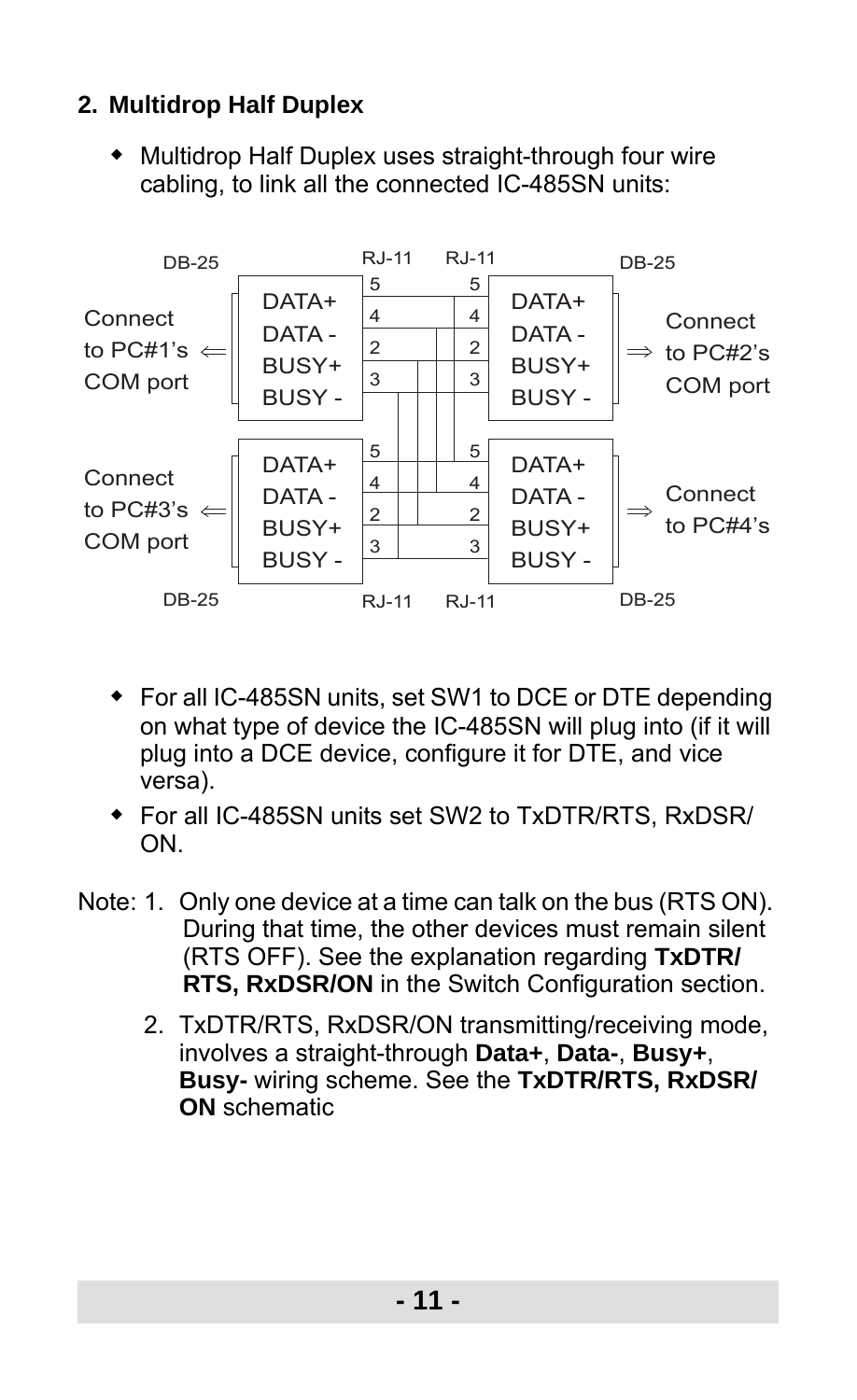# SIMPLEX

A Simplex configuration is one in which more than two devices are linked for communication using several IC-485SN units in a manner similar to Multidrop. The difference is that in a Simplex configuration, the Master device can only talk, and the Slave devices can only listen.

 Simplex uses reverse two wire cabling to link all the connected IC-485SN units, as shown in the figure below:



- For all IC-485SN units, set SW1 to DCE or DTE depending on what type of device the IC-485SN will plug into (if it will plug into a DCE device, configure it for DTE, and vice versa).
- For all of the units (Master and Slave), set SW2 to TxON, RxON.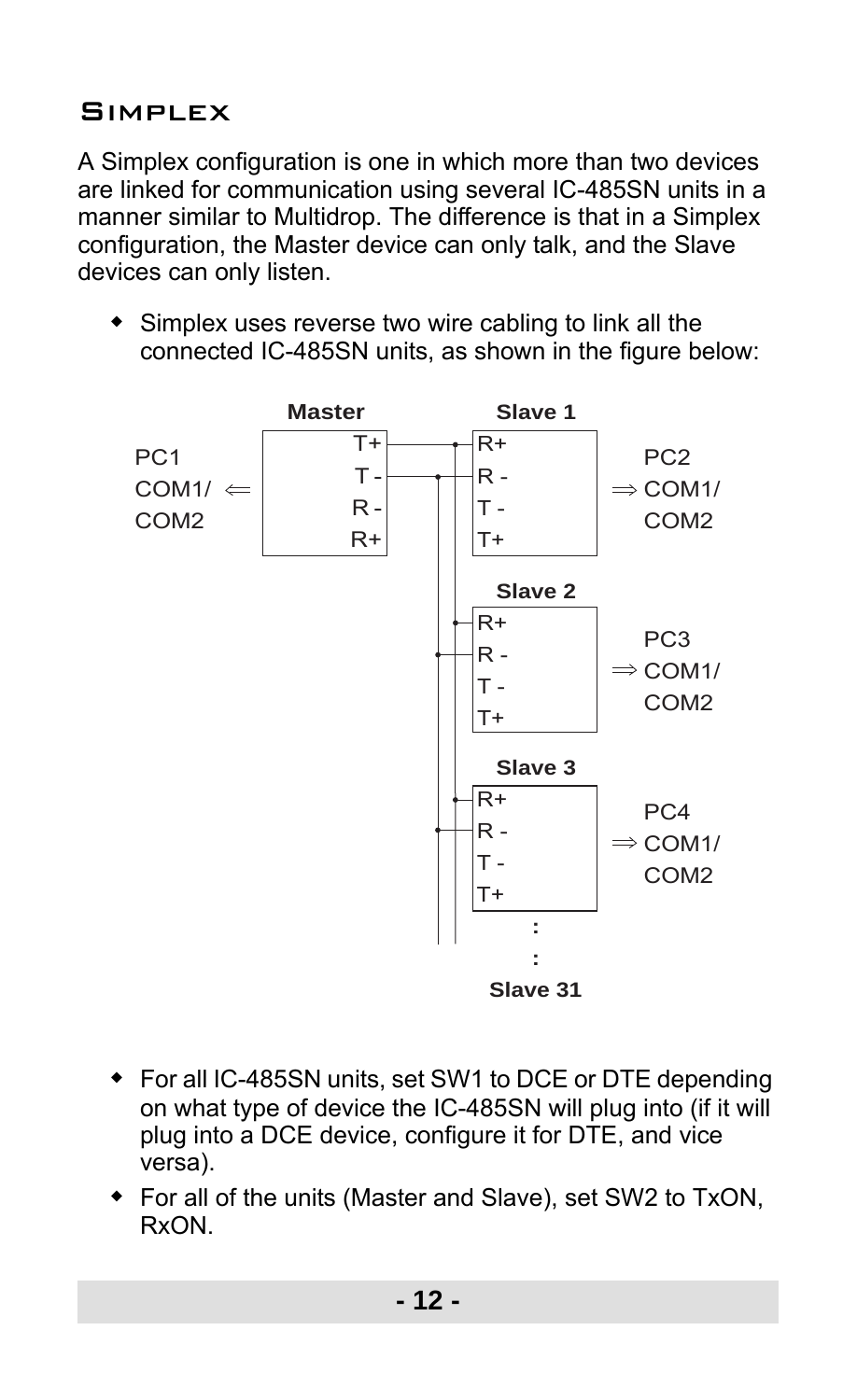- 1. Set each IC-485SN's configuration switches according to the information provided in the Switch Configuration and Operating Modes sections.
- 2. Plug the IC-485SN's DB-25 female connector into the computer's RS-232C port.
- 3. Connect the IC-485SN units to each other:
	- Use two or four wire twisted pair cable in a reverse or straight through configuration according to the information provided in the Switch Configuration and Operating Modes sections.
	- You may use either the RJ-11 telephone socket, or wire directly to the Terminal Block. (See the Terminal Block Pin Assignments table for pin assigment details.) If you are daisy chaining units, you will need to use either a two-toone RJ-11 adapter, or a combination of the Terminal Block and the RJ-11 socket.
	- Note: 1. When tightening the terminal connector screws it is recommended to use a Phillips PH1 Screwdriver.
		- 2. Over-tightening the terminal connector screws may result in damage to your IC-485SN and difficulty loosening the screws.
- 4. Power on the computers. The units are now ready for operation.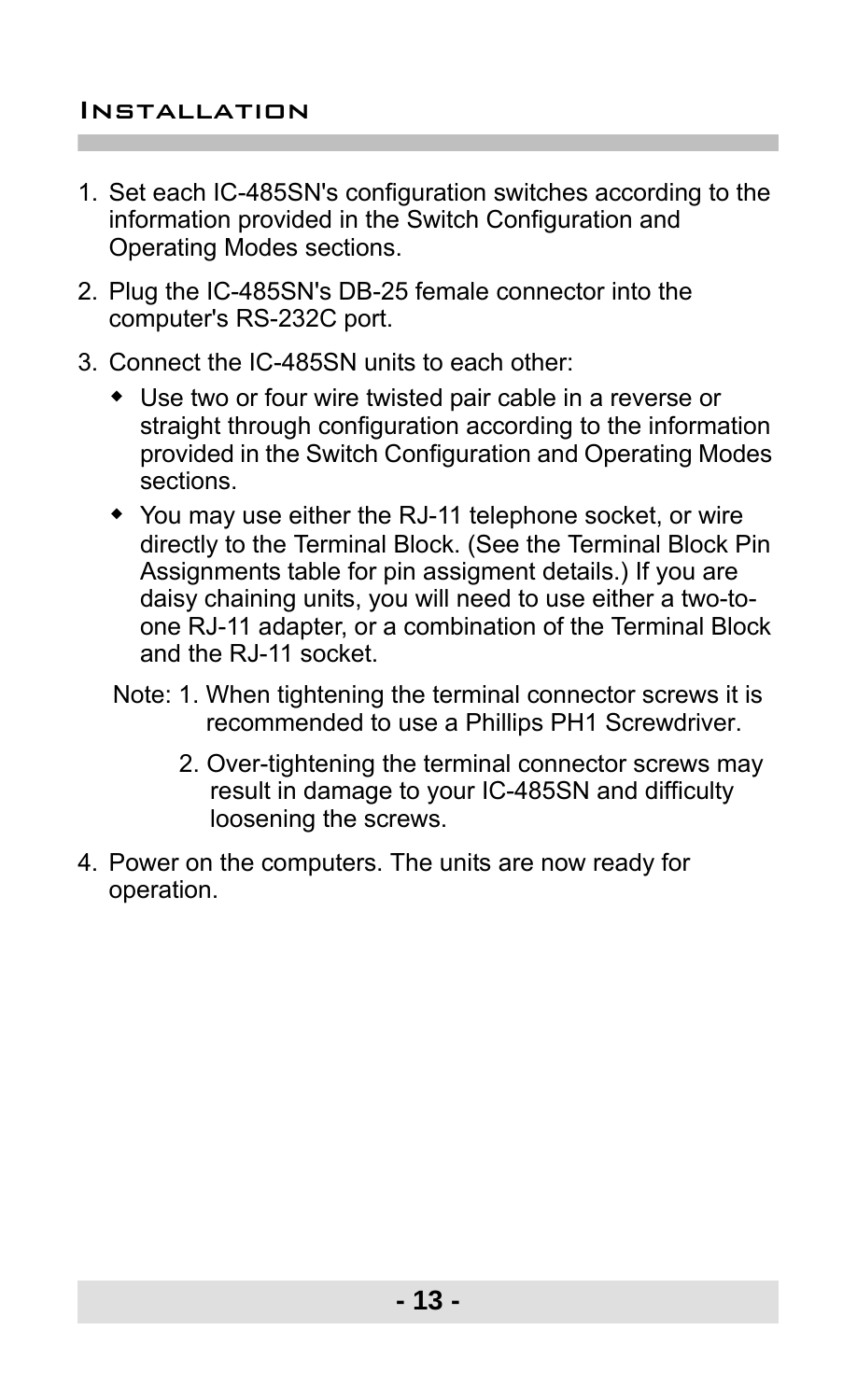## Terminal Block Pin Assignments

| Pin | <b>Assignment</b> |  |  |
|-----|-------------------|--|--|
|     | Transmit +V       |  |  |
|     | Transmit-V        |  |  |
|     | Receive -V        |  |  |
|     | Receive +V        |  |  |

## DCE / DTE Connection Table

Device's Connector Pin # Cable IC-485ASI

| <b>DCE</b> | <b>DTE</b>  | <b>DCE</b>   | <b>DTE</b>     | 25/25 or<br>9/25 pin |            | <b>DCE</b>     | <b>DTE</b>   |
|------------|-------------|--------------|----------------|----------------------|------------|----------------|--------------|
| DB-9       | <b>DB-9</b> | <b>DB-25</b> | <b>DB-25</b>   |                      |            | <b>DB-25</b>   | <b>DB-25</b> |
| 2          | 3           | 3            | $\overline{2}$ | <b>Tx</b>            | Rx         | $\overline{2}$ | 3            |
| 3          | 2           | 2            | 3              | <b>Rx</b>            | <b>Tx</b>  | 3              | 2            |
| 8          | 7           | 5            | 4              | <b>RTS</b>           | <b>CTS</b> | 4              | 5            |
| 7          | 8           | 4            | 5              | <b>CTS</b>           | <b>RTS</b> | 5              |              |
| 4          | 6           | 20           | 6              | <b>DSR</b>           | <b>DTR</b> | 6              | 20           |
| 6          | 4           | 6            | 20             | <b>DTR</b>           | <b>DSR</b> | 20             | 6            |
| 5          | 5           |              |                | <b>GND</b>           |            |                |              |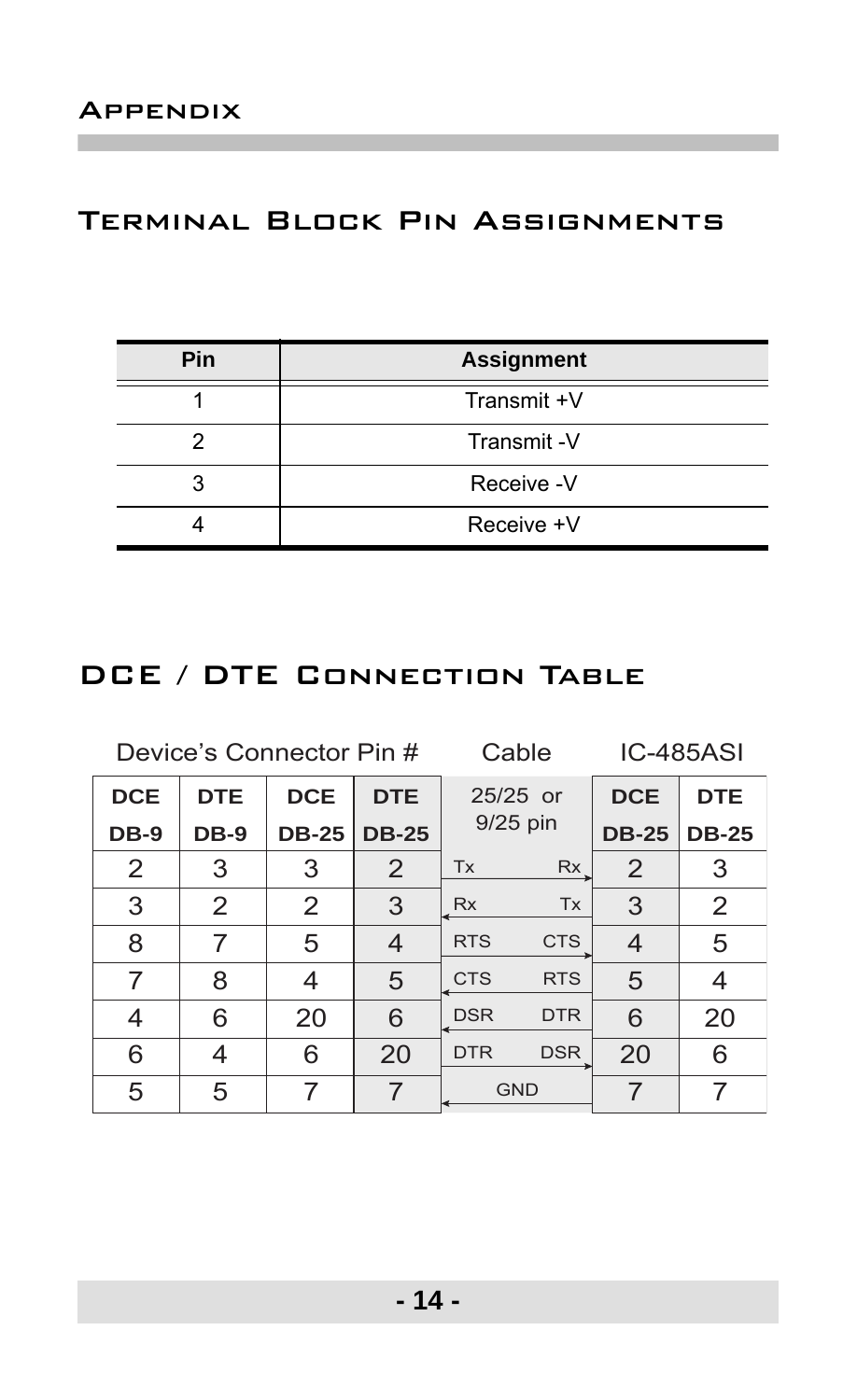## TxON, RxON:



#### TxRTS, RxON:

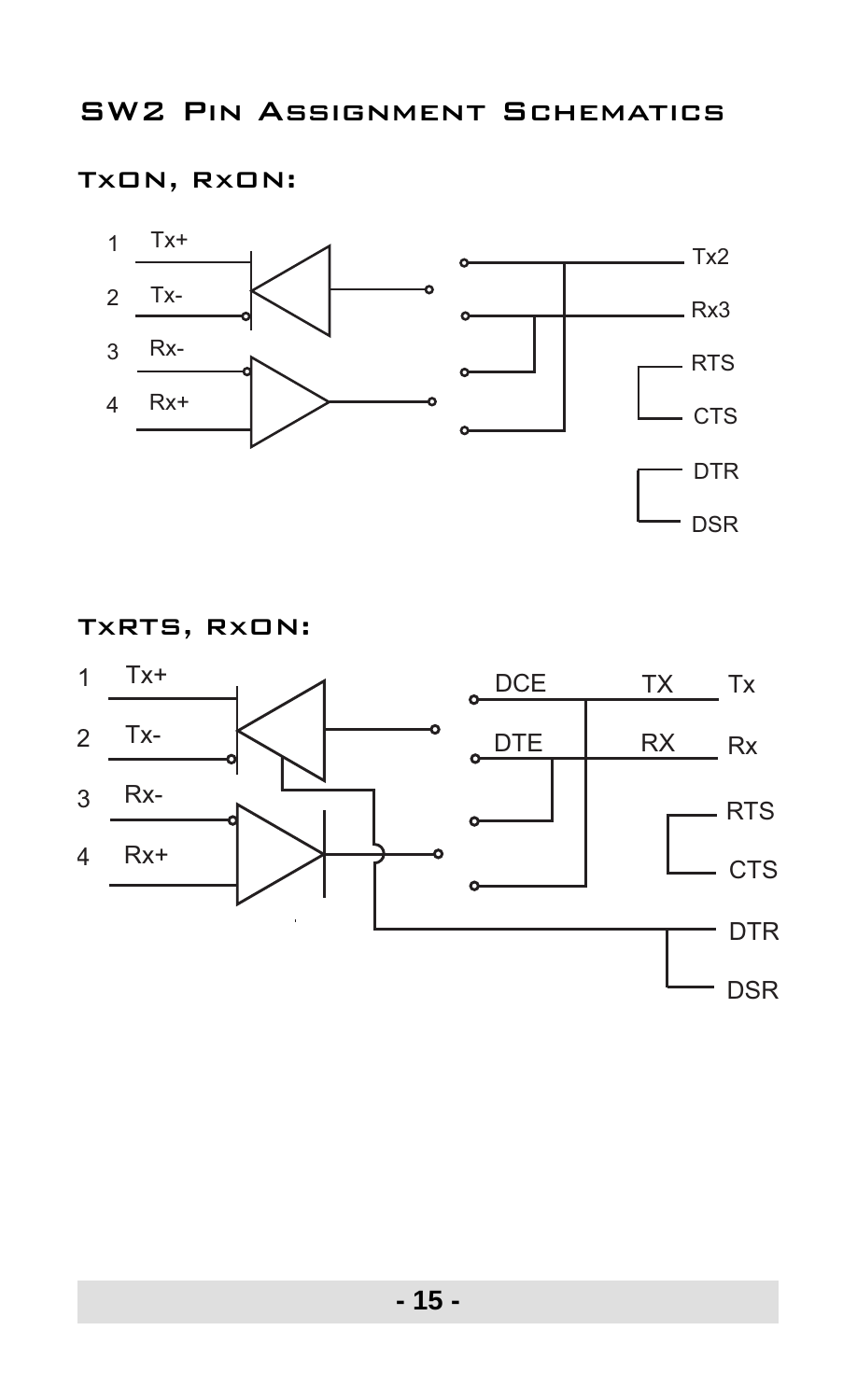## TxDTR/RTS, RxDSR/ON:

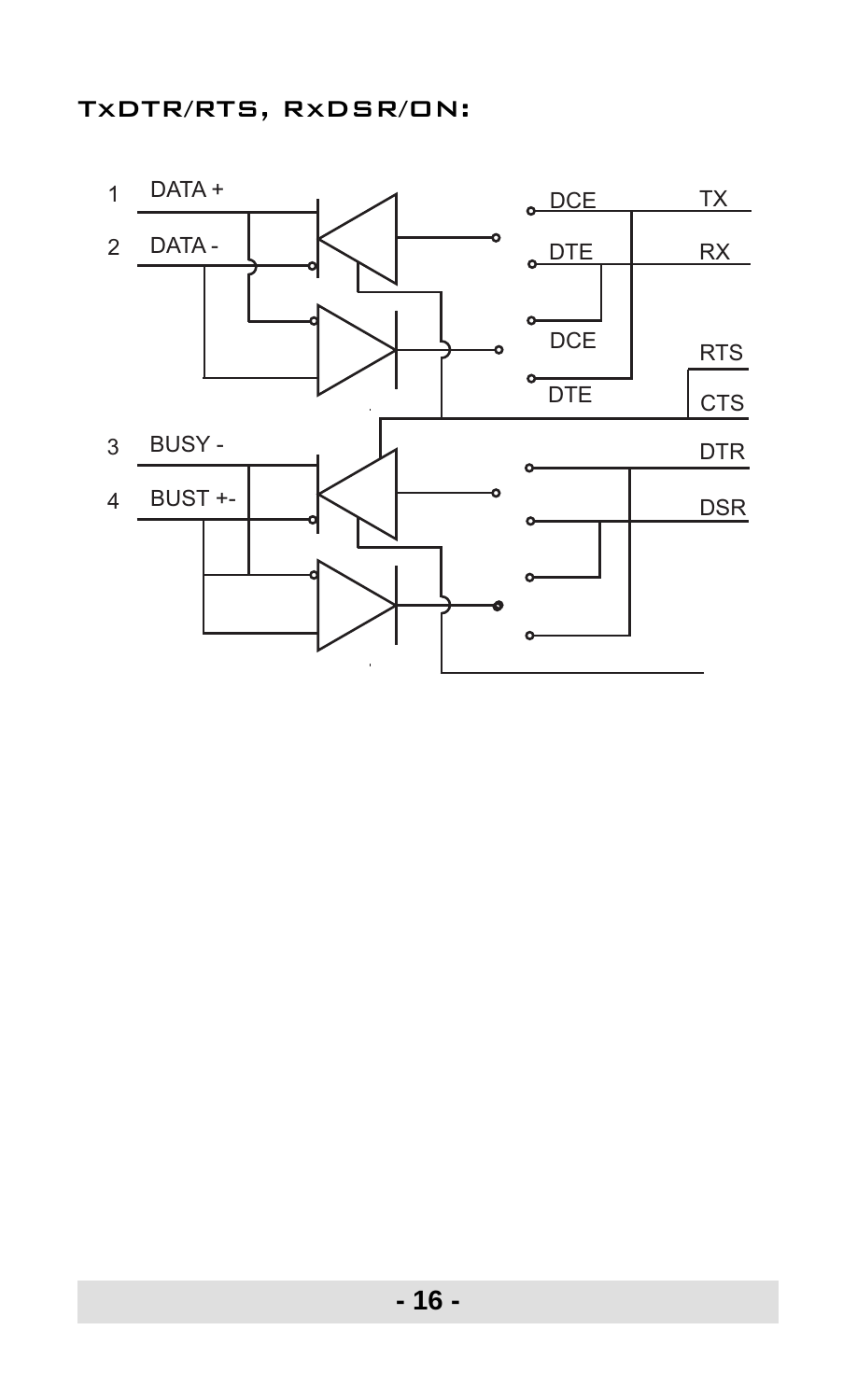# Troubleshooting

| Symptom                      | <b>Action</b>                                                                           |
|------------------------------|-----------------------------------------------------------------------------------------|
| Data Transmission<br>Failure | Check that the IC-485SN units are securely<br>plugged into the computers' serial ports. |
|                              | Check that the cables are properly set up and<br>properly connected.                    |
|                              | Check that SW1 and SW2 are set properly.                                                |
| Data Loss or Error           | Check that the Data Rate and Data Format are<br>the same for all devices.               |

# **SPECIFICATIONS**

| <b>Power Consumption</b>  |                 | 6.51 mA                                                                                                                                |  |  |
|---------------------------|-----------------|----------------------------------------------------------------------------------------------------------------------------------------|--|--|
| Data Rate                 |                 | Up to 100 Kbps under 1.2 Km (4000 ft.)                                                                                                 |  |  |
| Connectors                |                 | $\bullet$ 1 x DB-25 female (for RS-232)<br>1 x 4 Post Terminal Block (for RS-422 / RS-485)<br>• 1 x RJ-11 Socket (for RS-422 / RS-485) |  |  |
| Function<br>Switches      | SW <sub>1</sub> | DCE / DTE Select                                                                                                                       |  |  |
|                           | SW <sub>2</sub> | • TxON, RxON<br>• TxRTS, RxON<br>• TxDTR/RTS, RxDSR/ON                                                                                 |  |  |
| Housing                   |                 | Plastic                                                                                                                                |  |  |
| Weight                    |                 | 60 <sub>g</sub>                                                                                                                        |  |  |
| Dimensions (L x W x<br>H) |                 | 54 x 74.5 x 18.5 mm                                                                                                                    |  |  |